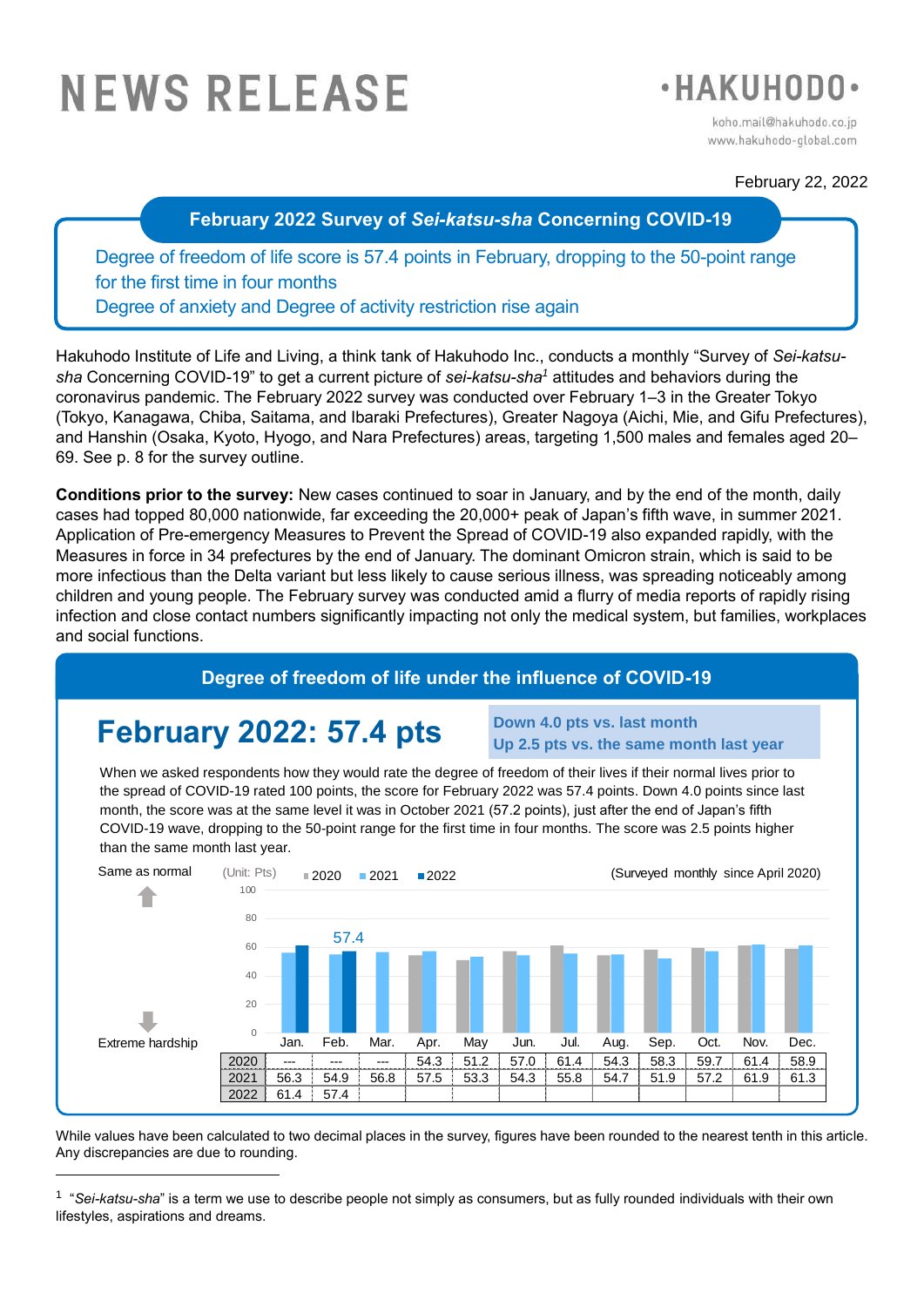## **Attitudes and behavior under the influence of COVID-19**

**Degree of anxiety:** All scores were up on last month. The rise in scores for Economic stagnation (76.1%, up 7.4 points) and The government's response (70.2%, up 5.6 points) stood out. **Degree of activity restriction:** All scores rose here, too. This includes Eating out (73.4%, up 11.3 points), Meeting friends and socializing (78.5%, up 11.0 points), Nonessential and nonurgent trips (79.6%, up 10.1 points). **Degree of activity implementation:** Scores for activities done at home rose, including Enjoy pastimes I can do at home (69.3%, up 8.3 points), Cook for myself as much as possible (57.2%, up 5.6 points) and Use net shopping and food delivery services (45.3%, up 5.3 points).

|                                                                            |                                                                                                                       | Response rate<br>Agree + Somewhat agree |                         | Change vs.<br>last month                  | Change vs.<br>same month<br>last year    |
|----------------------------------------------------------------------------|-----------------------------------------------------------------------------------------------------------------------|-----------------------------------------|-------------------------|-------------------------------------------|------------------------------------------|
| Degree of anxiety<br>Anxieties they feel                                   | Economic stagnation<br>The government's response<br>The lack and uncertainty of information                           |                                         | 76.1%<br>70.2%<br>59.9% | $+7.4$ pts<br>$+5.6$ pts<br>$+3.8$ pts    | $-4.9$ pts<br>$-11.2$ pts<br>$-10.0$ pts |
| Degree of activity<br><b>restriction</b><br>Behaviors they<br>refrain from | Eating out<br>Meeting friends and socializing<br>Nonessential and nonurgent trips                                     |                                         | 73.4%<br>78.5%<br>79.6% | $+11.3$ pts<br>$+11.0$ pts<br>$+10.1$ pts | $-9.0$ pts<br>$-6.9$ pts<br>$-6.4$ pts   |
| Degree of activity<br>implementation<br>Behaviors they<br>implement        | Enjoy pastimes I can do at home<br>Cook for myself as much as possible<br>Use net shopping and food delivery services |                                         | 69.3%<br>57.2%<br>45.3% | $+8.3$ pts<br>$+5.6$ pts<br>$+5.3$ pts    | $-6.0$ pts<br>$-3.5$ pts<br>$-4.5$ pts   |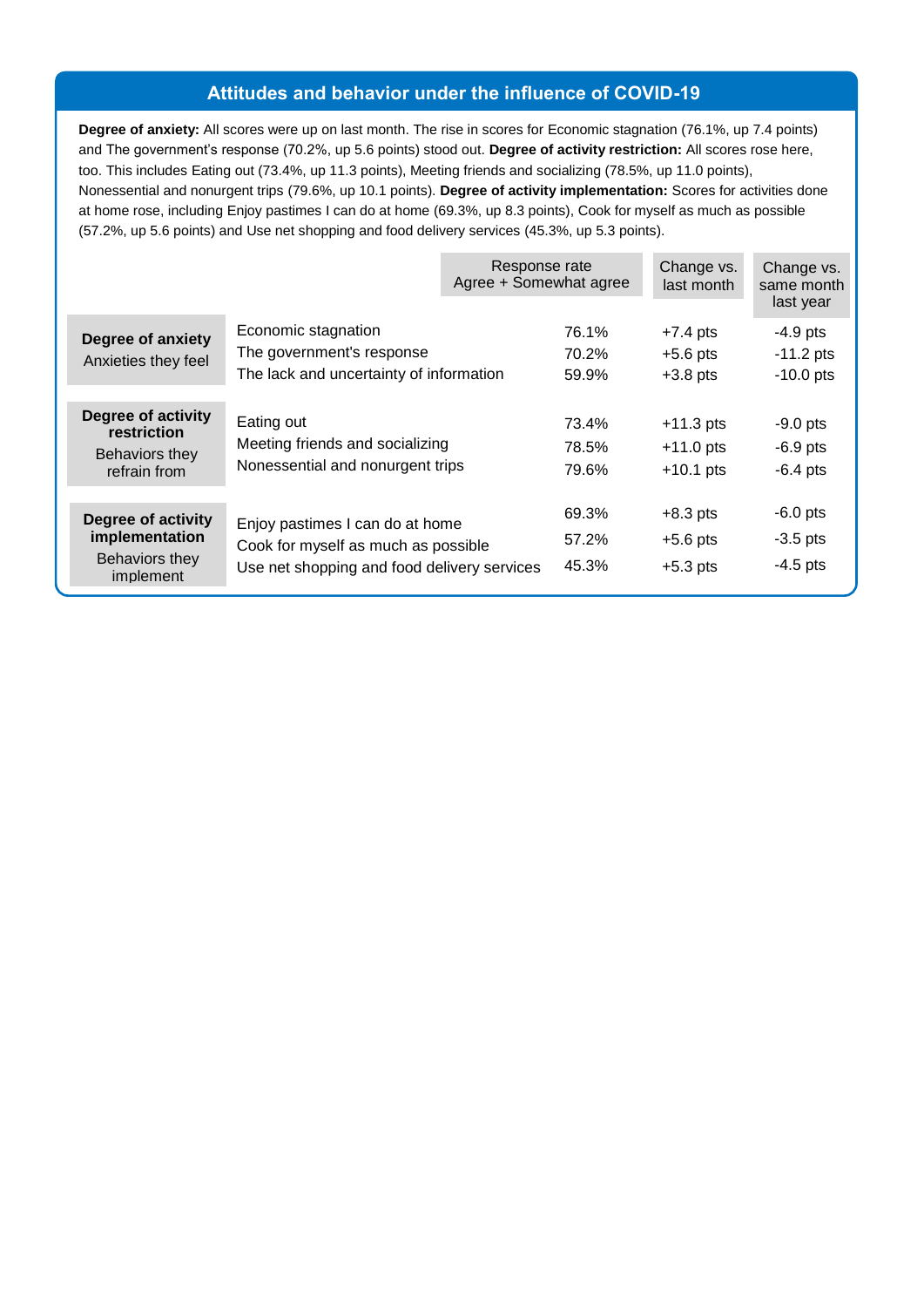# **Degree of freedom of life under the influence of COVID-19**

#### **February's Degree of freedom of life score was 57.4 points, dropping to the 50-point range for the first time in four months. Degree of anxiety and Degree of activity restriction scores rose again**

New cases continued to soar in January, and by the end of the month, daily cases had topped 80,000 nationwide, far exceeding the 20,000+ peak of Japan's fifth wave, in summer 2021. Pre-emergency Measures to Prevent the Spread of COVID-19 were in force in 34 prefectures by the end of January. The survey was conducted February 1– 3, as infections among children were noticeable, creating large numbers of infections and close contacts, with media reporting significant impacts not only on the medical system, but families, workplaces and social functions. The Degree of freedom of life score dropped and Degree of anxiety and Degree of activity restriction scores began rising again.

#### **Reasons for scores mentioned concerns about the future and the impact of and concerns about protracted restrictions on people's lives**

Respondents who gave high Degree of freedom of life scores (61 points or higher) rated the benefits of taking antiinfection measures and having more free time, but also worried about "how long this might last," expressing concern about their interactions with others continuing to decrease, and "feel[ing] depressed" at having to deny their child things.

Respondents who gave medium Degree of freedom of life scores (41–60 points) expressed hope for the end of the pandemic, but also frustration at on-going restrictions, including that they had "grown accustomed to this life, but there are restrictions," had "started avoiding contact with others," that it was "hard to know whether to go ahead with children's events," and that they "don't know how long [they] won't be able to go out."

Respondents who gave low Degree of freedom of life scores (40 points or lower) spoke of a sense of loss for the time in which they had not been able to have experiences amid continuing restrictions, including that their "child is growing up," and that they had "[not been] able to study abroad, and still have few experiences as a student." Also, in addition to impacts on their work and income, they lament that "cases explode and [their trip] gets cancelled," and "life is boring denying myself everything."



#### **■ Degree of freedom of life**

While values have been calculated to two decimal places in the survey, figures have been rounded to the nearest tenth in this article. Any discrepancies are due to rounding.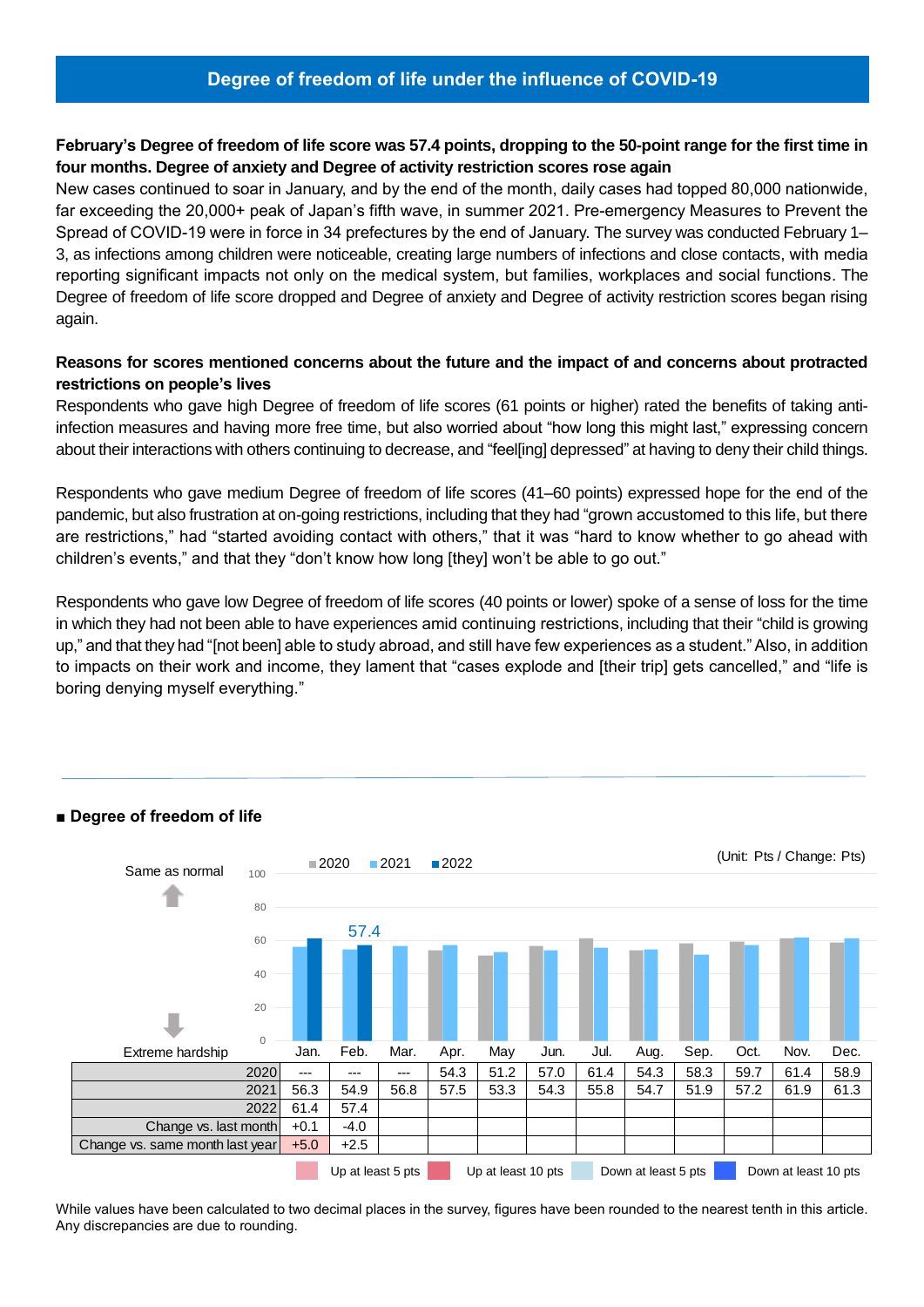# **■ Reason for Degree of freedom of life score (Selected responses)**

| I don't feel much hardship from the increasing numbers of infections and, conversely,<br>as long as I take adequate precautions against infection, things have improved for me<br>in many ways, both mentally and financially.                                                                                                                                                                                                                                                              | 100<br>pts | Female, 52,<br>Aichi Pref.    |
|---------------------------------------------------------------------------------------------------------------------------------------------------------------------------------------------------------------------------------------------------------------------------------------------------------------------------------------------------------------------------------------------------------------------------------------------------------------------------------------------|------------|-------------------------------|
| I'm uneasy about how long restrictions on things that we used to be able to do as a<br>matter of course might last.                                                                                                                                                                                                                                                                                                                                                                         | 80<br>pts  | Female, 48<br>Hyogo Pref.     |
| I'm satisfied with the reduction in commuting time from being able to telework once or<br>twice a week. But I have less contact with others, and since we're wearing masks, I<br>can't remember the names and faces of people at the same company. Also, it's a<br>shame that work get-togethers have dramatically decreased.                                                                                                                                                               | 70<br>pts  | Male, 49,<br>Tokyo            |
| Until last year, I was scared of COVID-19 and really couldn't do anything but, two<br>years in, there are things I need to do regardless, and I've got somewhat used to it.<br>But I'm sad that kindergarten events have been scaled down and only one parent can<br>go to watch. Instead, you have to buy the video. But they're pricey so that's a big<br>expense.                                                                                                                        | 70<br>pts  | Female, 32,<br>Aichi Pref.    |
| I'm better off than people working in medicine and transportation, but I still feel<br>depressed because I am denying myself things and have to deny my child things, too.<br>I don't feel the sense of satisfaction I used to before this.                                                                                                                                                                                                                                                 | 65<br>pts  | Female, 47,<br>Tokyo          |
| I gave this score because the dominant strain at the moment is low pathogenetic and<br>if you become infected it doesn't worsen as much as previous strains. And although<br>cases are increasing now, I think they will gradually decrease.<br>And because my everyday life is getting back to normal.                                                                                                                                                                                     | 60<br>pts  | Male, 33,<br>Gifu Pref.       |
| I've grown accustomed to this life, but I gave this score because there are restrictions<br>since we are still in a pandemic.                                                                                                                                                                                                                                                                                                                                                               | 60<br>pts  | Male, 27,<br>Osaka Pref.      |
| I started avoiding eating out and contact with others. And I cannot go to places where<br>people gather.                                                                                                                                                                                                                                                                                                                                                                                    | 50<br>pts  | Male, 48,<br>Tokyo            |
| There are things I can do, but still, I worry about the risk and how others around me<br>will react. It's hard to know whether to go ahead with children's clubs and other<br>events in case something happens.                                                                                                                                                                                                                                                                             | 50<br>pts  | Female, 47,<br>Aichi Pref.    |
| My everyday life is fine, even though I refrain from going out, because I am buying<br>things online and using online distribution services and delivery services. But I'm a bit<br>stressed because I don't know how long I won't be able to go out due to the<br>pandemic.                                                                                                                                                                                                                | 50<br>pts  | Female, 61,<br>Osaka Pref.    |
| There are many restrictions on work. I want my children to go to lots of places and<br>see and experience lots of things, but they're growing up as I continue to prioritize<br>their safety.                                                                                                                                                                                                                                                                                               | 35<br>pts  | Female, 40,<br>Kanagawa Pref. |
| I think I need to give a score under 50 points because my real stress is not being able<br>to just go to the clinic or my classes like I used to, and because I'm expected to make<br>decisions about lots of things. But more than the stress of a life of refraining from<br>nonessential and nonurgent trips and responding to various changes like having to<br>wear a mask, the stress I feel from people who don't follow the rules and are lax in<br>their thinking is much greater. | 30<br>pts  | Female, 42,<br>Aichi Pref.    |
| I gave this score because I can't go out as I want. I've been refraining from going out<br>drinking or to karaoke with my friends and also from travel for so long.                                                                                                                                                                                                                                                                                                                         | 20<br>pts  | Male, 47,<br>Osaka Pref.      |
| My work is down a bit so my income has also declined. My cooking classes have<br>been suspended for years, and I'm not able to meet my friends as it's hard to do so<br>because I'm wary about meeting them for lunch, etc. As for traveling, I've made<br>bookings, but then cases explode or whatever and it gets cancelled. Life is boring<br>denying myself everything.                                                                                                                 | 20<br>pts  | Female, 58,<br>Nara Pref.     |
| I gave this score because I haven't able to do things freely at college for two years, I<br>haven't been able to study abroad as I was aiming to, and I still have few experiences<br>as a student.<br>My income has dropped and a family member quit their job, so I don't have a lot of<br>leeway in my life. I'm struggling just trying to maintain my current lifestyle.                                                                                                                | 10<br>pts  | Female, 23,<br>Chiba Pref.    |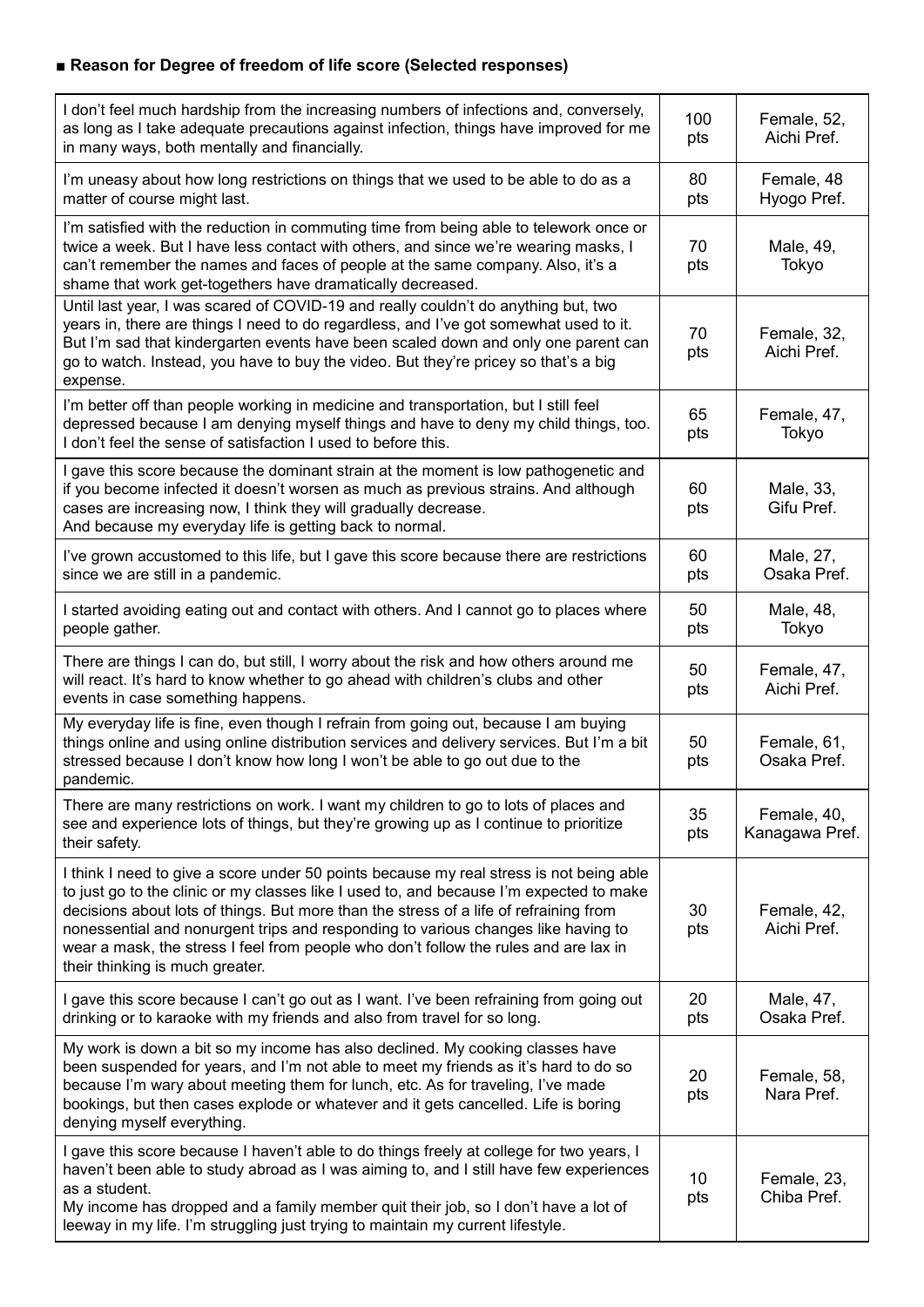#### **Attitudes and behaviors under COVID-19 (current) and behaviors once COVID-19 subsides (intention)**

#### **Degree of anxiety: All scores were up on last month**

Compared to last month, scores for Economic stagnation (76.1%, up 7.4 points) and The government's response (70.2%, up 5.6 points) rose by at least 5 points.

All scores were lower than the same month last year. Declines in scores for The government's response (70.2%, down 11.2 points) and The lack and uncertainty of information (59.9%, down 10.0 points) stood out.

#### **Degree of activity restriction: All scores were up on last month here, too**

Compared to last month, scores for Eating out (73.4%, up 11.3 points), Meeting friends and socializing (78.5%, up 11.0 points) and Nonessential and nonurgent trips (79.6%, up 10.1 points) rose by at least 10 points.

All scores were lower than the same month last year. This includes Experiential entertainment (gigs, theater, movies, etc.) (74.3%, down 10.6 points) and Nonessential and nonurgent shopping (69.8%, down 9.1 points).

#### **Degree of activity implementation: Nearly all scores were down on last month here, as well**

Compared to last month, scores for activities done at home rose, including Enjoy pastimes I can do at home (69.3%, up 8.3 points) and Cook for myself as much as possible (57.2%, up 5.6 points).

**Activities respondents intend to do after COVID-19 subsides:** Activities with higher "intention" scores than "current" scores include Invest (+10.5 points), Exercise outside where people don't gather (+8.9 points), Upgrade my home environment (+8.8 points) and Enjoy leisure activities outdoors where people don't gather (+8.7 points).

|                                              |                  |                  |                        | (Unit: % / Change: Pts)      |                                    |
|----------------------------------------------|------------------|------------------|------------------------|------------------------------|------------------------------------|
|                                              |                  |                  |                        | Current: Anxieties they feel |                                    |
| Degree of anxiety                            | Dec. 2021 survey | Jan. 2022 survey | Feb.<br>2022<br>survey | Change vs. last<br>month     | Change vs. same<br>month last year |
| Economic stagnation                          | 74.5             | 68.7             | 76.1                   | $+7.4$                       | $-4.9$                             |
| The government's response                    | 71.0             | 64.6             | 70.2                   | $+5.6$                       | $-11.2$                            |
| My and my family's health                    | 66.9             | 66.5             | 67.3                   | $+0.8$                       | $-6.1$                             |
| The situation abroad                         | 70.8             | 64.1             | 65.9                   | $+1.8$                       | $-4.8$                             |
| The lack and uncertainty of information      | 64.1             | 56.1             | 59.9                   | $+3.8$                       | $-10.0$                            |
| My and my family's jobs and income           | 57.3             | 56.4             | 58.0                   | $+1.6$                       | $-4.1$                             |
| Changes in my interpersonal<br>relationships | 43.1             | 40.5             | 43.7                   | $+3.2$                       | $-5.1$                             |

#### **■ Lifestyle attitudes and behaviors**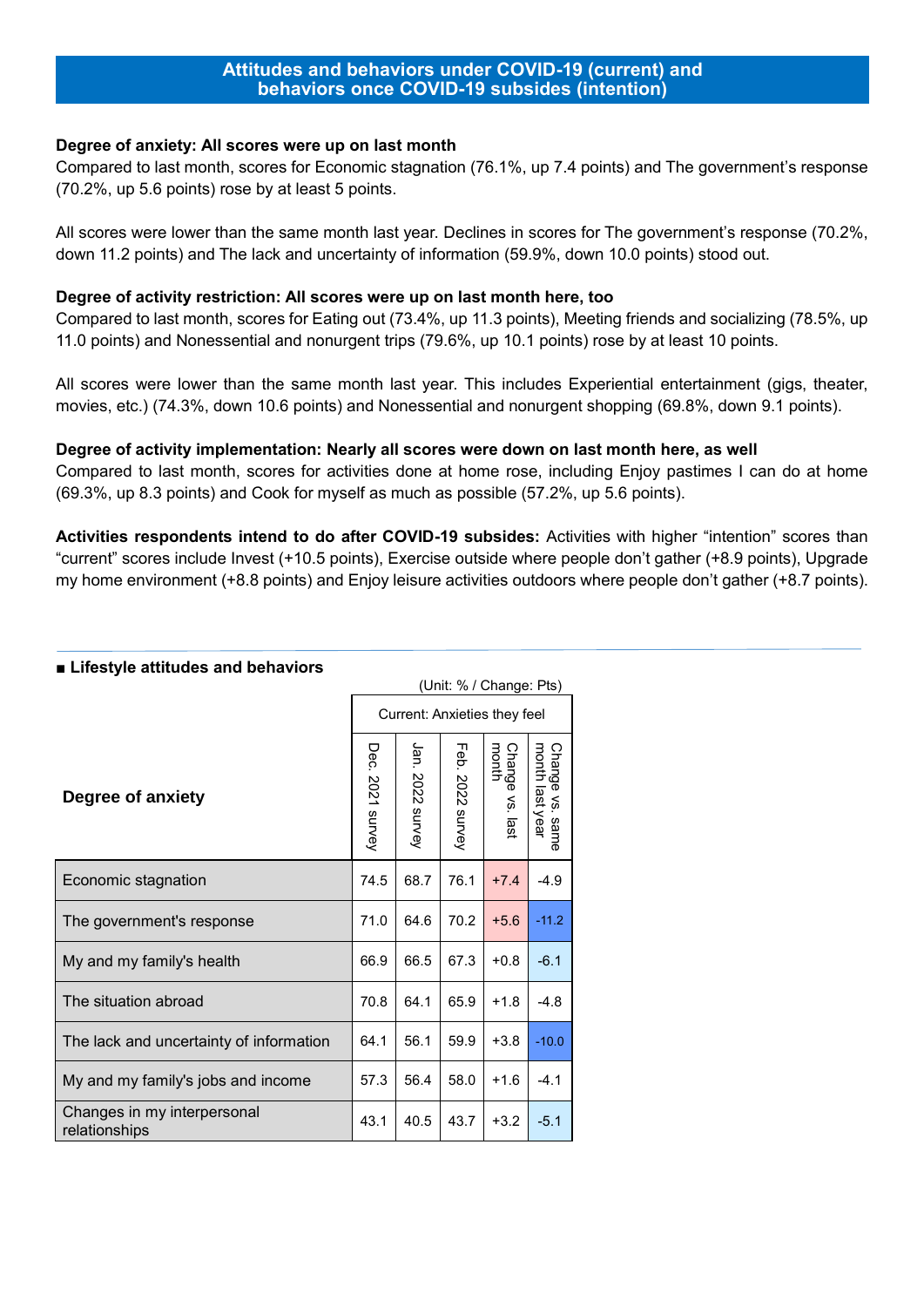(Unit: % / Change: Pts)

|                                                             |                                                            | Intention: Behaviors they intend<br>Current: Behaviors they refrain<br>to refrain from after COVID-19<br>from<br>subsides |                                              |                               |                                                                    |                           |                            | Intention vs.                                      |                                           |                                                                           |                                |
|-------------------------------------------------------------|------------------------------------------------------------|---------------------------------------------------------------------------------------------------------------------------|----------------------------------------------|-------------------------------|--------------------------------------------------------------------|---------------------------|----------------------------|----------------------------------------------------|-------------------------------------------|---------------------------------------------------------------------------|--------------------------------|
| Degree of activity restriction                              | ە<br>0<br>Ō<br>8<br>$\overline{\mathsf{c}}$<br>∸<br>survey | Jan<br>SO<br>Ñ<br>$\sim$<br>w<br>survey                                                                                   | ᆩ<br>ëp.<br>202<br>$\mathsf{\sim}$<br>survey | Change<br>month<br>ζ,<br>isal | month<br>Chang<br>$\sigma$<br>last<br>$\,<\,$<br>m<br>year<br>same | Dec<br>202<br>∸<br>survey | Jan.<br>202<br>Ñ<br>survey | ᆩ<br>ëp.<br>202<br>$\mathbf{\mathsf{N}}$<br>survey | month<br>Chang<br>$\sigma$<br>∕'s<br>last | month<br>Cha<br>ā<br><b>O</b><br>ഩ<br>$\,<\,$<br>ធ្ន<br>m<br>year<br>same | (Most recent month)<br>Current |
| Travel and leisure activities                               | 73.5                                                       | 73.5                                                                                                                      | 82.0                                         | $+8.5$                        | $-8.5$                                                             | 51.9                      | 50.7                       | 47.1                                               | $-3.6$                                    | $-5.4$                                                                    | $-34.9$                        |
| Shaking hands, hugging and otherwise<br>touching others     | 74.7                                                       | 74.4                                                                                                                      | 80.5                                         | $+6.1$                        | $-4.9$                                                             | 66.3                      | 62.7                       | 61.4                                               | $-1.3$                                    | $-2.5$                                                                    | $-19.1$                        |
| Nonessential and nonurgent trips                            | 69.9                                                       | 69.5                                                                                                                      | 79.6                                         | $+10.1$                       | $-6.4$                                                             | 59.1                      | 57.3                       | 55.4                                               | $-1.9$                                    | $-3.9$                                                                    | $-24.2$                        |
| Meeting friends and socializing                             | 70.5                                                       | 67.5                                                                                                                      | 78.5                                         | $+11.0$                       | $-6.9$                                                             | 52.9                      | 51.1                       | 51.1                                               | ±0                                        | $+0.1$                                                                    | $-27.4$                        |
| Experiential entertainment (gigs, theater,<br>movies, etc.) | 67.6                                                       | 66.4                                                                                                                      | 74.3                                         | $+7.9$                        | $-10.6$                                                            | 51.7                      | 50.2                       | 48.1                                               | $-2.1$                                    | $-4.5$                                                                    | $-26.2$                        |
| Eating out                                                  | 65.5                                                       | 62.1                                                                                                                      | 73.4                                         | $+11.3$                       | $-9.0$                                                             | 51.0                      | 49.0                       | 48.5                                               | $-0.5$                                    | $-3.4$                                                                    | $-24.9$                        |
| Nonessential and nonurgent shopping                         | 62.1                                                       | 60.2                                                                                                                      | 69.8                                         | $+9.6$                        | $-9.1$                                                             | 55.7                      | 54.1                       | 53.1                                               | $-1.0$                                    | $-3.2$                                                                    | $-16.7$                        |

(Unit: % / Change: Pts)

|                                                                                            |                       | Current: Behaviors they | implement              |                             |                                                 | Intention: Behaviors they intend<br>to implement after COVID-19<br>subsides |                        |                        |                                      |                                            |  | Intention vs.                                |
|--------------------------------------------------------------------------------------------|-----------------------|-------------------------|------------------------|-----------------------------|-------------------------------------------------|-----------------------------------------------------------------------------|------------------------|------------------------|--------------------------------------|--------------------------------------------|--|----------------------------------------------|
| Degree of activity implementation                                                          | Dec<br>2021<br>survey | Jan.<br>2022<br>survey  | Feb.<br>2022<br>survey | Change<br>month<br>vs. last | Change vs.<br>month last y<br>last year<br>same | Dec<br>2021<br>survey                                                       | Jan.<br>2022<br>survey | Feb.<br>2022<br>survey | Change<br>month<br>Š.<br><b>last</b> | Change vs. san<br>month last year<br>same. |  | Intention vs. Current<br>(Most recent month) |
| Consistently wear a mask, wash my<br>hands and take other precautions<br>against infection | 91.2                  | 89.7                    | 91.8                   | $+2.1$                      | $-2.2$                                          | 84.9                                                                        | 82.9                   | 80.1                   | $-2.8$                               | $-3.4$                                     |  | $-11.7$                                      |
| Make sure to get sufficient exercise,<br>nutrition and sleep                               | 75.7                  | 73.9                    | 76.6                   | $+2.7$                      | $-0.7$                                          | 82.0                                                                        | 81.9                   | 84.3                   | $+2.4$                               | $-0.7$                                     |  | $+7.7$                                       |
| Enjoy pastimes I can do at home                                                            | 64.1                  | 61.0                    | 69.3                   | $+8.3$                      | $-6.0$                                          | 56.4                                                                        | 55.6                   | 55.9                   | $+0.3$                               | $-1.2$                                     |  | $-13.4$                                      |
| Keep a stock of anti-infection products<br>and everyday necessities                        | 67.8                  | 66.0                    | 68.8                   | $+2.8$                      | $-2.6$                                          | 67.9                                                                        | 69.7                   | 67.7                   | $-2.0$                               | $-1.8$                                     |  | $-1.1$                                       |
| Use cashless payment options as much<br>as possible                                        | 61.0                  | 63.3                    | 66.3                   | $+3.0$                      | $+1.3$                                          | 66.4                                                                        | 68.0                   | 69.7                   | $+1.7$                               | $+2.0$                                     |  | $+3.4$                                       |
| Avoid shopping at crowded times and/or<br>reduce frequency of shopping                     | 58.1                  | 56.7                    | 61.9                   | $+5.2$                      | $---$                                           | 56.1                                                                        | 55.8                   | 56.6                   | $+0.8$                               | ---                                        |  | $-5.3$                                       |
| Use stores and facilities that take<br>stringent anti-infection measures                   | 56.9                  | 55.2                    | 59.7                   | $+4.5$                      | ---                                             | 58.3                                                                        | 57.8                   | 56.7                   | $-1.1$                               | ---                                        |  | $-3.0$                                       |
| Cook for myself as much as possible                                                        | 52.9                  | 51.6                    | 57.2                   | $+5.6$                      | $-3.5$                                          | 61.2                                                                        | 61.7                   | 64.4                   | $+2.7$                               | $-0.7$                                     |  | $+7.2$                                       |
| Drive to places                                                                            | 47.1                  | 47.1                    | 51.1                   | $+4.0$                      | $+0.6$                                          | 47.5                                                                        | 46.7                   | 47.3                   | $+0.6$                               | $+0.2$                                     |  | $-3.8$                                       |
| Use video, music and other streaming<br>services                                           | 49.4                  | 45.3                    | 46.9                   | $+1.6$                      | $+0.6$                                          | 50.5                                                                        | 50.9                   | 48.6                   | $-2.3$                               | $-1.7$                                     |  | $+1.7$                                       |
| Play video games on my smartphone,<br>computer, etc.                                       | 46.5                  | 43.2                    | 46.5                   | $+3.3$                      | $-3.8$                                          | 47.9                                                                        | 47.0                   | 44.8                   | $-2.2$                               | $-2.3$                                     |  | $-1.7$                                       |
| Do exercises I can do at home                                                              | 45.0                  | 41.5                    | 45.7                   | $+4.2$                      | $-1.6$                                          | 50.8                                                                        | 49.8                   | 51.6                   | $+1.8$                               | $-0.6$                                     |  | $+5.9$                                       |
| Use net shopping and food delivery<br>services                                             | 41.0                  | 40.0                    | 45.3                   | $+5.3$                      | $-4.5$                                          | 42.4                                                                        | 45.7                   | 42.8                   | $-2.9$                               | $-2.1$                                     |  | $-2.5$                                       |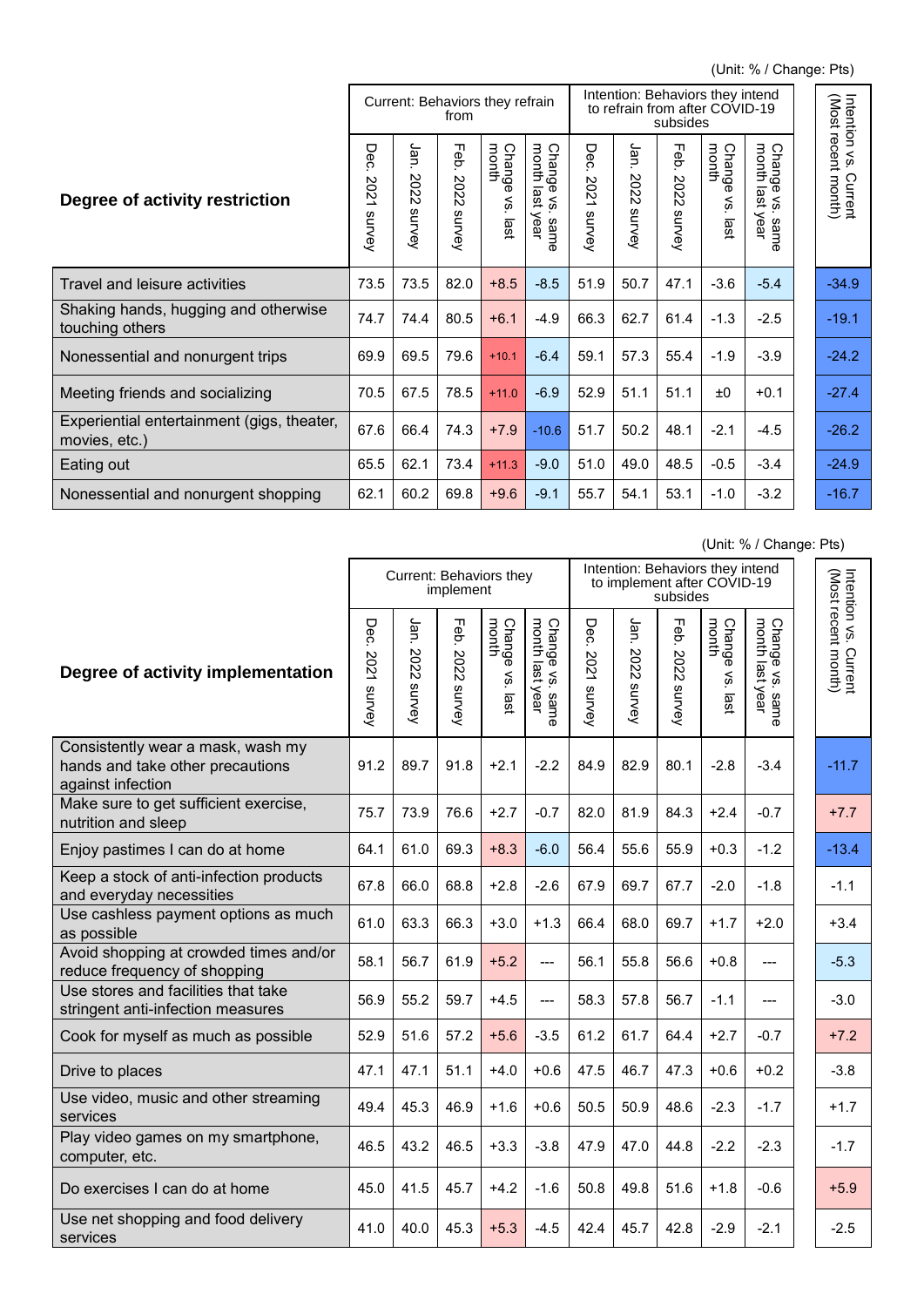| Enjoy leisure activities outdoors where<br>people don't gather                                                    | 44.1 | 40.3 | 43.5 | $+3.2$ | $+4.1$ | 52.9 | 52.3 | 52.2 | $-0.1$ | $+1.4$ | $+8.7$  |
|-------------------------------------------------------------------------------------------------------------------|------|------|------|--------|--------|------|------|------|--------|--------|---------|
| Read and post on social media                                                                                     | 41.3 | 38.8 | 41.5 | $+2.7$ | $+3.2$ | 48.9 | 48.8 | 49.2 | $+0.4$ | $+5.0$ | $+7.7$  |
| Exercise outside where people don't<br>gather                                                                     | 40.9 | 37.5 | 39.5 | $+2.0$ | $-0.2$ | 49.7 | 46.7 | 48.4 | $+1.7$ | $-0.6$ | $+8.9$  |
| Commute to work/school during off-peak<br>hours as much as possible                                               | 35.7 | 35.1 | 39.1 | $+4.0$ | $-1.5$ | 38.8 | 39.8 | 39.6 | $-0.2$ | $-0.1$ | $+0.5$  |
| Upgrade my home environment by<br>updating the telecommunications<br>environment, buying home appliances,<br>etc. | 33.7 | 31.3 | 31.9 | $+0.6$ | $+2.6$ | 41.3 | 40.9 | 40.7 | $-0.2$ | $+2.4$ | $+8.8$  |
| Telework (work from home) as much as<br>possible [Those with jobs*]                                               | 30.6 | 29.7 | 31.5 | $+1.8$ | $-3.5$ | 31.1 | 30.9 | 32.2 | $+1.3$ | $+0.5$ | $+0.7$  |
| Second job (incl. considering one)                                                                                | 30.8 | 26.8 | 28.7 | $+1.9$ | $+0.5$ | 31.7 | 31.7 | 32.9 | $+1.2$ | $+0.5$ | $+4.2$  |
| Buy slightly better things than normal                                                                            | 28.6 | 28.4 | 28.5 | $+0.1$ | $+0.8$ | 33.7 | 34.2 | 31.7 | $-2.5$ | $+0.7$ | $+3.2$  |
| Invest                                                                                                            | 30.4 | 27.3 | 28.0 | $+0.7$ | $+3.3$ | 38.4 | 38.1 | 38.5 | $+0.4$ | $+4.7$ | $+10.5$ |
| Make things by hand (handcrafts, home<br>improvements, DIY, etc.)                                                 | 25.9 | 25.5 | 26.3 | $+0.8$ | $-1.5$ | 32.9 | 33.9 | 32.7 | $-1.2$ | $-1.6$ | $+6.4$  |
| Buy things on flea market apps and net<br>auctions                                                                | 25.1 | 22.5 | 25.5 | $+3.0$ | $+2.3$ | 29.9 | 30.0 | 30.0 | ±0     | $+2.5$ | $+4.5$  |
| Get a job, change jobs or start a<br>business (incl. considering these)                                           | 25.7 | 22.5 | 24.9 | $+2.4$ | $+2.7$ | 27.9 | 27.9 | 27.1 | $-0.8$ | $+0.2$ | $+2.2$  |
| Post and sell things on flea market apps<br>and net auctions                                                      | 24.5 | 22.9 | 24.4 | $+1.5$ | $+0.9$ | 28.5 | 28.8 | 29.0 | $+0.2$ | $+1.8$ | $+4.6$  |
| Participate in online drinking parties and<br>dinners                                                             | 19.3 | 16.7 | 18.5 | $+1.8$ | $+0.3$ | 20.0 | 19.9 | 19.3 | $-0.6$ | $+0.4$ | $+0.8$  |
| Support businesses and organizations                                                                              | 20.5 | 19.1 | 17.9 | $-1.2$ | $-2.2$ | 22.5 | 24.2 | 22.4 | $-1.8$ | $-2.7$ | $+4.5$  |
| Study online                                                                                                      | 19.4 | 17.9 | 17.5 | $-0.4$ | $-2.0$ | 23.7 | 24.5 | 24.5 | ±0     | $-0.6$ | $+7.0$  |
| Move homes, carry out home<br>improvements, live in multiple locations<br>(incl. considering these)               | 18.4 | 16.8 | 16.2 | $-0.6$ |        | 22.6 | 22.5 | 21.0 | $-1.5$ |        | +4.8    |

\* Those with jobs: December n=1,034 January n=1,063 February n=1,074

Up at least 5 pts Up at least 10 pts Down at least 5 pts Down at least 10 pts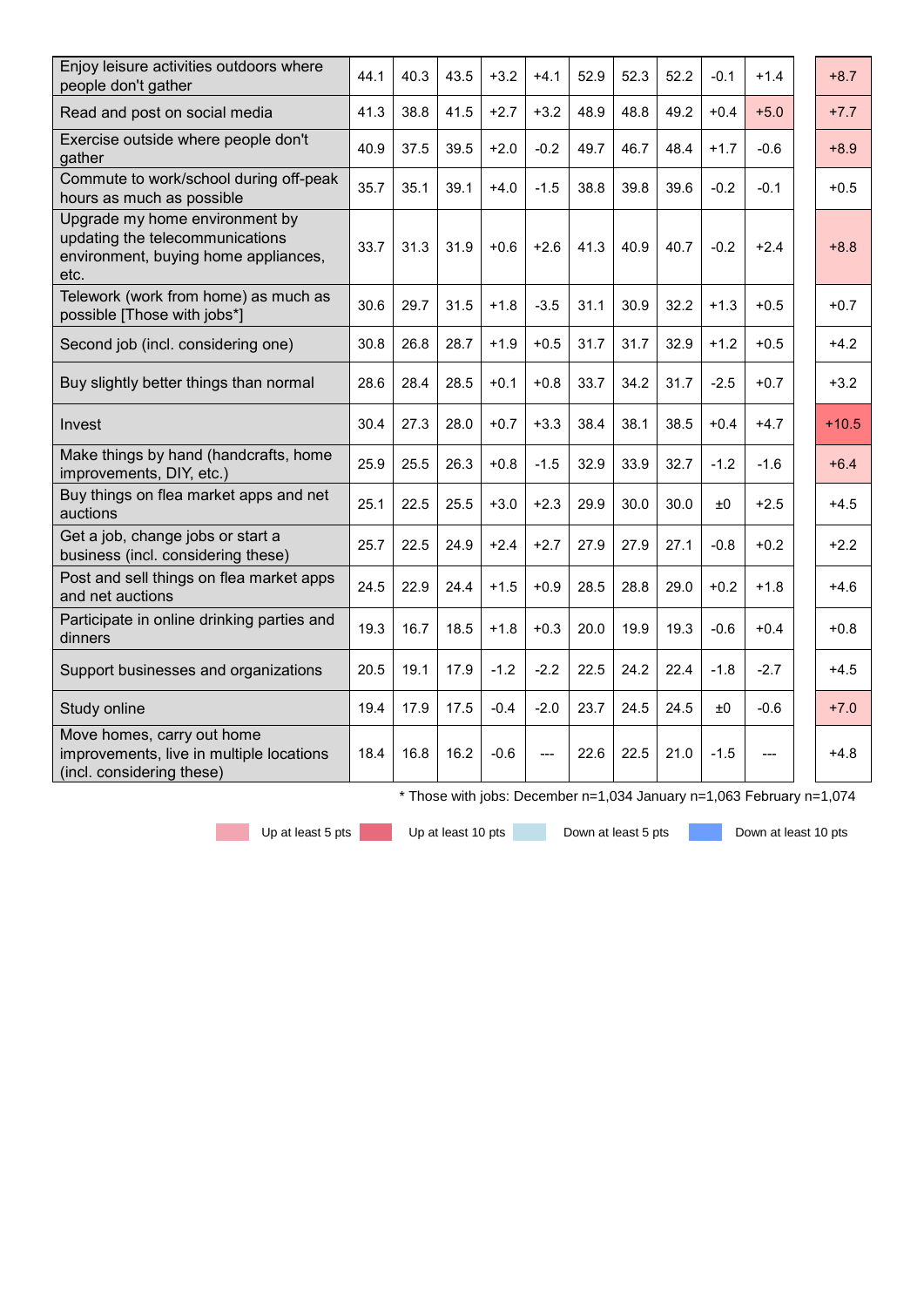#### **■ Question items (question text)**

#### **Degree of freedom of life under the influence of COVID-19**

If your normal life prior to the spread of COVID-19 rates 100 points, and extreme hardship due to the spread of the virus rates 0, how would you rate the degree of freedom of your current life? (Give a figure from 0–100) Also give the reason(s) for your rating. (Free response)

#### **Attitudes and behavior under the influence of COVID-19 (Current)**

Below is a series of opinions given as a result of the outbreak of COVID-19. For each, select the opinion that best matches your feelings and/or behavior. (Single response: Agree, Somewhat agree, Somewhat disagree, Disagree)

#### **Behavior after COVID-19 subsides (Intention)**

Will you engage in the following behaviors in the future even if concerns about becoming infected with COVID-19 have subsided?

For each, select the option that best matches your intentions. (Single response: Think I will, Think I will sometimes, Think l won't much, Think I won't)

| Territories:        | (1) Greater Tokyo (40 km radius) (Tokyo, Kanagawa, Chiba, Saitama, Ibaraki Prefectures)                              |
|---------------------|----------------------------------------------------------------------------------------------------------------------|
|                     | (2) Greater Nagoya (40 km radius) (Aichi, Mie, Gifu Prefectures)                                                     |
|                     | (3) Hanshin (30 km radius) (Osaka, Kyoto, Hyogo, Nara Prefectures)                                                   |
| Respondents:        | Males and females aged 20–69                                                                                         |
| Target allocations: | 500 respondents per territory, allocated based on the population demographics (gender/age<br>group) of the territory |
| Sample sizes:       | 1,500 per survey                                                                                                     |

| April 2020–March 2021 |     |     |     |                                      |     | From April 2021 |        |     |     |     |     | (People)                            |       |
|-----------------------|-----|-----|-----|--------------------------------------|-----|-----------------|--------|-----|-----|-----|-----|-------------------------------------|-------|
|                       |     |     |     | 20-29  30-39   40-49   50-59   60-69 |     | Total           |        |     |     |     |     | 20-29 30-39 40-49 50-59 60-69 Total |       |
| Male                  | 122 | 145 | 190 | 161                                  | 137 | 755             | Male   | 122 | 143 | 187 | 169 | 136                                 | 757   |
| Female                | 119 | 141 | 185 | 158                                  | 142 | 745             | Female | 118 | 139 | 183 | 164 | 139                                 | 743   |
| Total                 | 241 | 286 | 375 | 319                                  | 279 | ,500            | Total  | 240 | 282 | 370 | 333 | 275                                 | 1,500 |

Survey method: Internet survey

Survey period: February 1 (Tue)–3 (Thu), 2022

(Survey conducted at the beginning of each month since March 2020) Planning/Analysis: Hakuhodo Institute of Life and Living Conducted by: H. M. Marketing Research, Inc.

Reference:

#### **Major developments in society during the survey periods**

COVID-19 infection number sources: Websites of the Ministry of Health, Labour and Welfare of Japan, website of the Tokyo Metropolitan Government (each as of February 18)

| 2020       |                                                                                                                                                                                                                 |
|------------|-----------------------------------------------------------------------------------------------------------------------------------------------------------------------------------------------------------------|
| April:     | States of emergency declared for seven prefectures (until May 6)<br>States of emergency expanded nationwide                                                                                                     |
| May:       | States of emergency lifted (first in 39 prefectures, then in Osaka, Hyogo and Kyoto Prefectures)<br>States of emergency lifted in all 47 prefectures, including Tokyo, Kanagawa, Chiba, Saitama and<br>Hokkaido |
| June:      | Tokyo Alert system for signaling warning information commences operation                                                                                                                                        |
| September: | Bookings for the Go To Travel campaign commence in Tokyo                                                                                                                                                        |
| October:   | Bookings for the Go To Eat campaign commence                                                                                                                                                                    |
| November:  | The Prime Minister announces temporary suspension of the Go To Travel campaign<br>(Bookings for areas where the coronavirus was surging)                                                                        |
|            | Suspension of the Go To Eat campaign in 10 prefectures, including Tokyo and Osaka Prefecture                                                                                                                    |
| December:  | Go To Travel campaign suspended (first in Tokyo, then nationwide)                                                                                                                                               |
| 2021       |                                                                                                                                                                                                                 |
| January:   | States of emergency declared for Tokyo, Kanagawa, Chiba and Saitama, then expanded to 11<br>prefectures                                                                                                         |
| February:  | Decision made to extend the states of emergency until March 7                                                                                                                                                   |
| March:     | States of emergency lifted in Osaka, Hyogo and Kyoto Prefectures, then in Tokyo, Kanagawa,<br>Chiba and Saitama                                                                                                 |
| April:     | Application of Pre-emergency Measures to Prevent the Spread of COVID-19 gradually expanded<br>Third states of emergency declared for Tokyo, Osaka, Hyogo and Kyoto Prefectures                                  |
| May:       | States of emergency continued, extended or expanded (Aichi, Fukuoka Prefectures added)                                                                                                                          |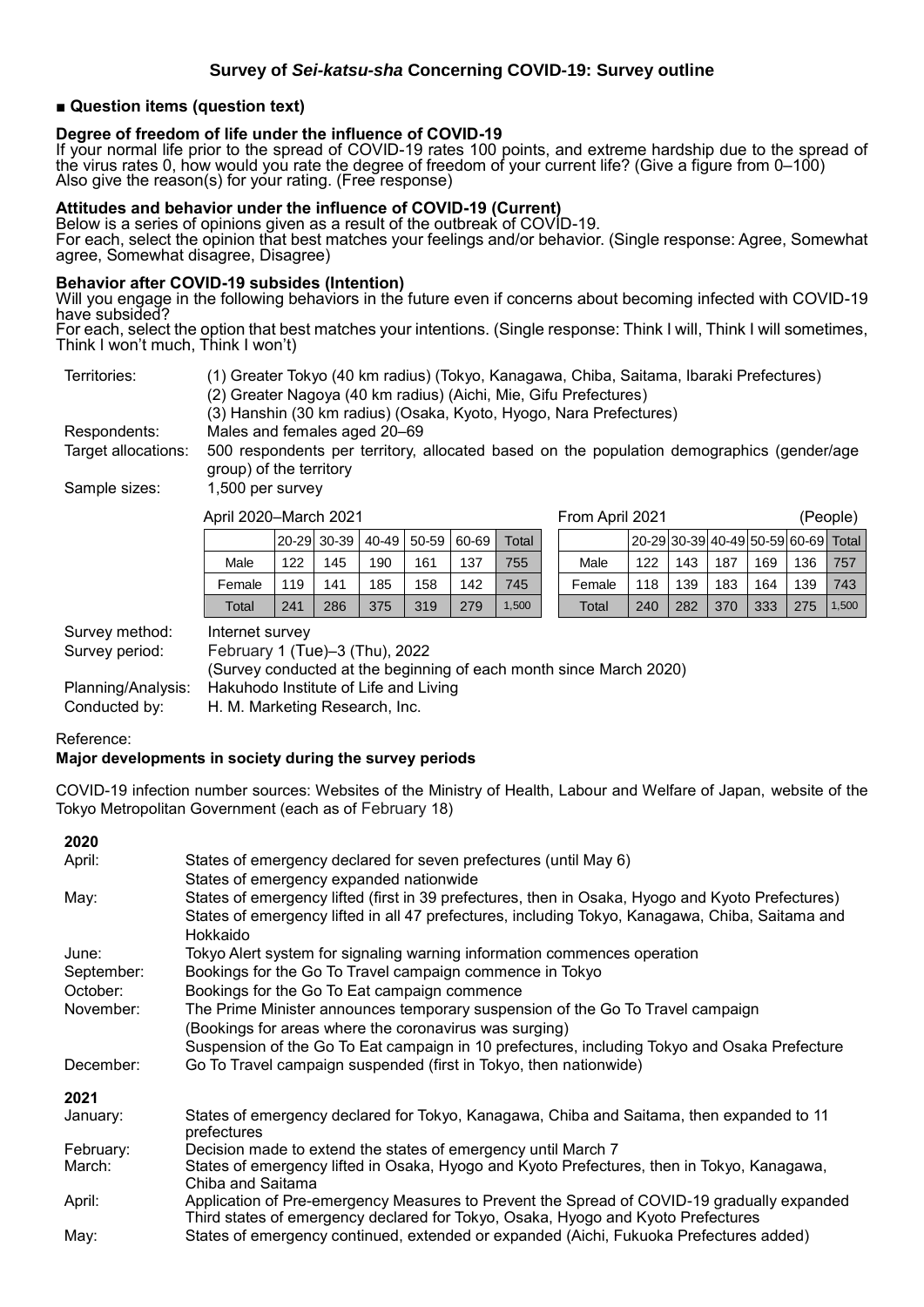|            | Vaccination of the elderly continues, large-scale vaccination sites open (Tokyo, Osaka)                                                  |
|------------|------------------------------------------------------------------------------------------------------------------------------------------|
| June:      | All states of emergency lifted, except in Okinawa Prefecture                                                                             |
|            | Hokkaido, Tokyo, Aichi, Kyoto, Osaka, Hyogo and Fukuoka Prefectures shift to Pre-emergency                                               |
|            | <b>Measures</b>                                                                                                                          |
|            | Pre-emergency Measures continue in Chiba, Saitama and Kanagawa Prefectures                                                               |
| July:      | Fourth state of emergency declared for Tokyo, which soon after was expanded to the prefectures<br>of Saitama, Chiba, Kanagawa, and Osaka |
|            | Tokyo Olympic Games open. They are held without spectators                                                                               |
|            | Pre-emergency Measures applied in Hokkaido, Ishikawa, Kyoto, Hyogo and Fukuoka Prefectures                                               |
| August:    | New cases in Japan top 25,000 for the first time; Tokyo records more than 5,000 new cases for<br>the first time                          |
|            | States of emergency (in 19 prefectures) and Pre-emergency measures (in eight prefectures)<br>extended to the end of September            |
|            | Tokyo Paralympic Games open. They are held without general spectators                                                                    |
| September: | New cases fall: From around 20,000 new cases a day at the start of the month to around 6,000                                             |
|            | new cases a day in the middle of the month and down to some days at the end of the month with                                            |
|            | fewer than 1,000 cases                                                                                                                   |
|            | The number of patients with severe symptoms declines: After hitting a record high of over 2,000 at                                       |
|            | the beginning of the month, the numbers decreased throughout the month, falling below 1,000 at<br>the end of the month                   |
|            | The percentage of double-vaccinated Japanese tops 50% of the entire population                                                           |
|            | All states of emergency (19 prefectures) and Pre-emergency Measures (8 prefectures) lifted<br>(September 30)                             |
|            | The Tokyo Metropolitan Government lowers the virus alert level one level (September 30)                                                  |
| October:   | New cases continue on a downward trajectory, with less than 100 cases a day nationwide and                                               |
|            | only in the single digits in Tokyo                                                                                                       |
| November:  | Capacity limits on large events are lifted; voluntary restrictions on restaurants and bars are eased                                     |
|            | in Tokyo and Kanagawa, Chiba, Saitama and Osaka Prefectures                                                                              |
|            | The media reports a sudden increase in cases in Europe                                                                                   |
|            | The new Omicron variant is detected in Japan for the first time (late November)                                                          |
| December   | New cases remain low for most of the month; community transmission of the Omicron variant is                                             |
|            | confirmed in Osaka and Tokyo late in the month                                                                                           |

#### **Developments at the time of this survey, in detail**

**2022**

| LULL       |                                                                                                                                                                                                                                              |
|------------|----------------------------------------------------------------------------------------------------------------------------------------------------------------------------------------------------------------------------------------------|
| January 9  | Application of Pre-emergency Measures in Okinawa, Yamaguchi and Hiroshima Prefectures<br>(January 9–31)                                                                                                                                      |
| January 13 | New cases in Japan top 20,000; Tokyo records more than 3,000 cases                                                                                                                                                                           |
| January 21 | Application of Pre-emergency Measures in an additional 13 prefectures, including Tokyo and<br>Kanagawa, Chiba and Saitama Prefectures (January 21–February 13)                                                                               |
| January 22 | New cases in Japan top 60,000; Tokyo records more than 10,000 cases                                                                                                                                                                          |
| January 25 | New cases in Japan top 80,000; Tokyo records more than 12,000 cases                                                                                                                                                                          |
| January 27 | Application of Pre-emergency Measures in an additional 18 prefectures, including Osaka, Kyoto<br>and Hyogo Prefectures (January 27-February 20)                                                                                              |
|            | Pre-emergency Measures are in place in a total of 34 prefectures                                                                                                                                                                             |
|            | A record 644 childcare centers, etc. in 37 prefectures are temporarily closed (source: Ministry of<br>Health, Labour and Welfare of Japan)                                                                                                   |
| January 28 | The number of COVID-19 patients recovering at home tops 260,000 (source: Ministry of Health,<br>Labour and Welfare of Japan); the National Governors' Association seeks support from the<br>national government for educational institutions |
| January 29 | New cases in Japan top 90,000; Tokyo records more than 17,000 cases for the second day in a<br>row                                                                                                                                           |
| February 1 | Cases of ambulance crews struggling to find hospitals to take emergency patients reach 5,303 in<br>the week to January 30, the third consecutive week of record cases (source: Fire and Disaster<br>Management Agency)                       |
|            |                                                                                                                                                                                                                                              |

### Notes:

This survey will be conducted regularly for the time being. (The survey content may be changed depending on changes in circumstances)

Previous news releases (from the April 2020 release) can be found at the URL below. <https://www.hakuhodo-global.com/news>